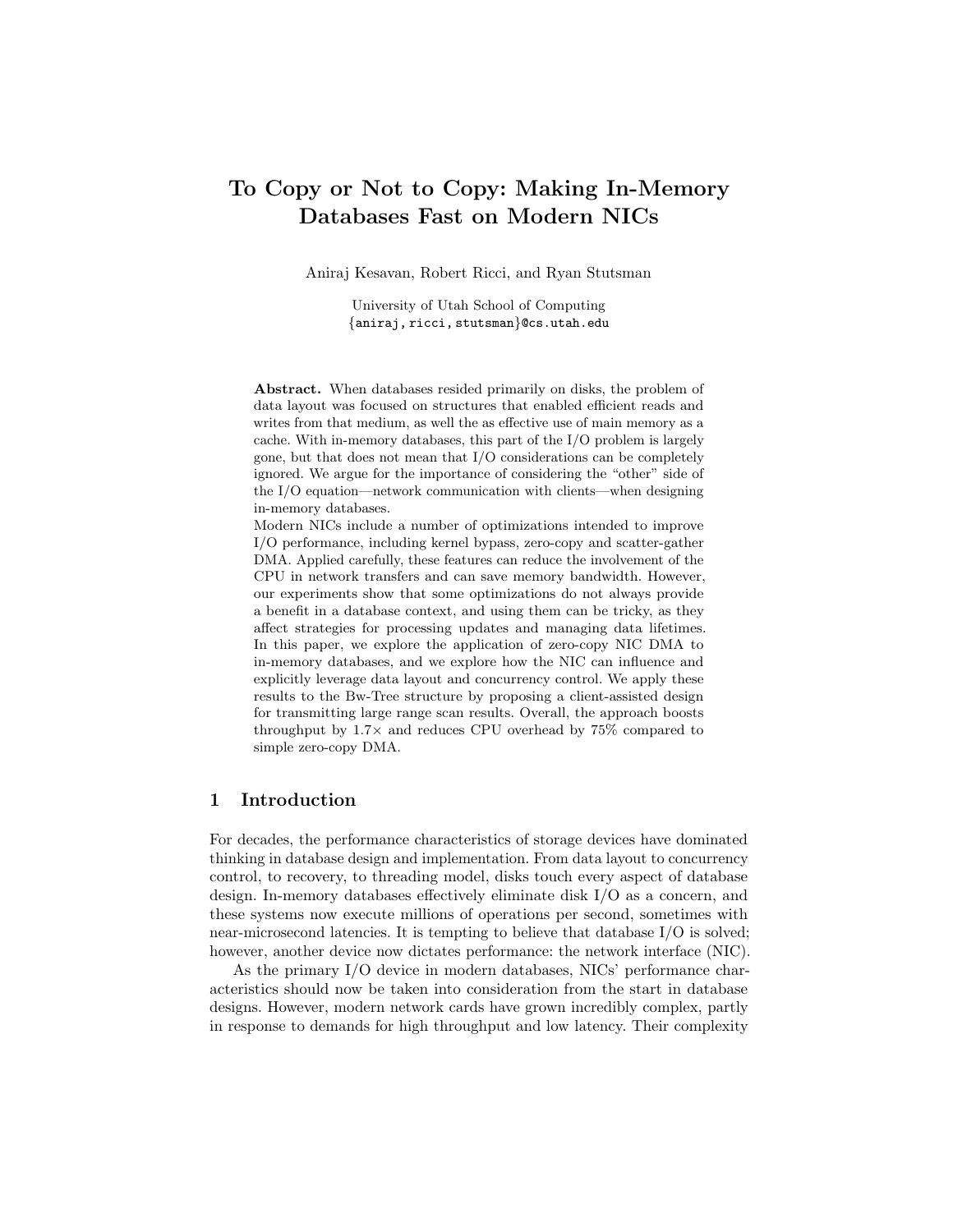makes understanding them difficult, and it makes designing software to take advantage of them even harder. To design for NICs effectively, database engineers must understand their characteristics.

Database designers encounter a number of trade-offs when trying to use the NIC effectively. For example, when can the NIC efficiently transmit data directly from database records via direct memory access (DMA)? Should records be pre-materialized in a way that makes transmission ecient? Or can the NIC efficiently assemble scattered data on-the-fly? Does concurrent access to data records by the NIC complicate memory management? To answer these questions, and to understand how NICs can impact database design, we profiled a modern kernel-bypass capable NIC with remote direct memory access (RDMA) with specific attention to large transfers and query responses. This paper details our findings and makes several concrete suggestions on how NICs might influence data layout and concurrency control.

Specifically, we have found three factors that make it especially challenging to design NIC-friendly database engines:

- *Zero-copy* DMA engines reduce server load for transferring large data blocks, but large, static blocks are uncommon for in-memory databases, where records can be small and update rates can be high.
- The performance gains from zero-copy DMA do not generalize to *finer-grained objects* for two reasons: (1) transmit descriptors grow linearly in the number of records; (2) NIC hardware limits descriptor length, limiting speed for small records. Despite this, we find that zero-copy can make sense for small objects under certain conditions, such as small "add-ons" to larger transmissions.
- Zero-copy introduces complications for *locking and object lifetime*, as objects must remain in memory and must be unchanged for the life of the DMA operation (which includes transmission time).

These factors make advanced DMA difficult to use effectively. In fact, we find that conventional *copy-out* that assembles responses in transmit buffers has some advantages over zero-copy transmission. Most surprisingly, explicit copy-out can outperform zero-copy in transmit throughput even for "heavy" responses like large range query results from secondary indexes. Explicit copy-out does use more CPU and memory bandwidth: our experiments show it adds a modest 5% to CPU load, but more significantly, consumes up to one-third of the server's total memory bandwidth. In-memory databases are often capacity bound [4], not CPU or memory bandwidth bound; this may make copy-out preferable for some workloads, especially since the relative cost is likely to decrease over time.

To provide a concrete illustration of these issues, we investigate in the context of the Bw-Tree, an index whose properties give it flexibility in how it interacts with the NIC. Ultimately, we find that zero-copy can be a benefit. However, for significant gains, data layout has to be adjusted to suit the NIC, and the costs of maintaining that layout must be considered against the NIC performance benefits. Our findings yield a preliminary design for efficient transmission of heavy range query results that improves throughput by  $1.7 \times$  (from 3.4 GB/s to 5.7 GB/s) and reduces CPU overhead by 75% compared to fully scattered zero-copy by relaxing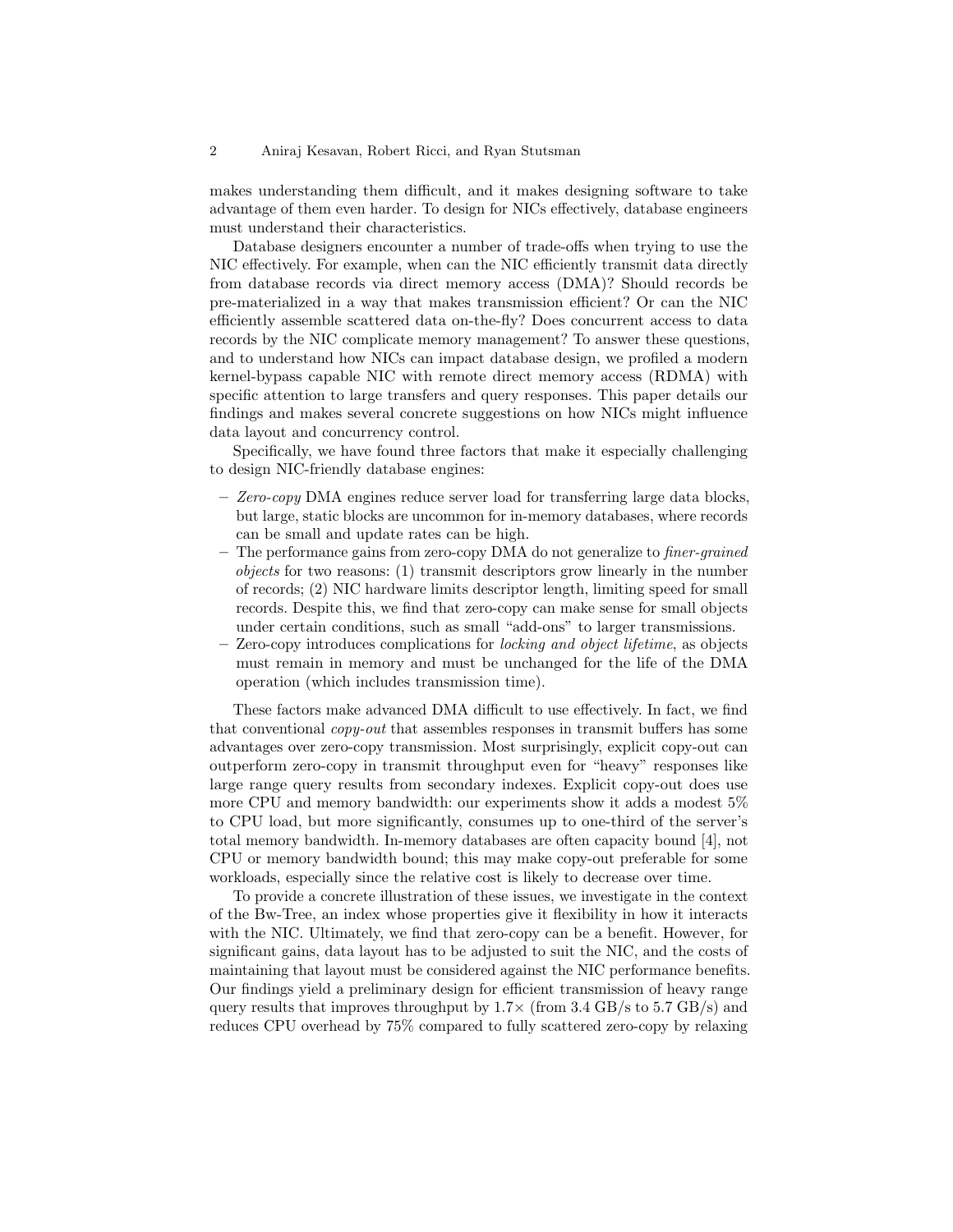the structure of the results that clients receive. We start with an overview of related work in this space, then describe a modern kernel-bypass NIC and the Bw-Tree. We continue with a set of microbenchmarks and draw conclusions for data structure/networking layer co-design.

# 2 Motivation and Related Work

Our analysis is inspired by in-memory database work that focuses on lockfreedom and/or no-update-in-place  $[13, 5, 11, 12, 10]$ . The unique features of these structures make them well positioned to leverage the sophisticated userlevel DMA capabilities of modern networking hardware (we explore the reasons for this in Section 4). A major goal of our work is to help in tuning these structures for low-overhead, high-throughput network transmission.

Several efforts are now underway to use userlevel NIC access and/or RDMA as a fabric for high-performance distributed databases [17, 6, 7, 20, 19]. Our findings should also aid in their design, especially those that build on the abstraction of a network-attached atomic record store [15, 11].

Small, fixed-size request/response cycles have been optimized by existing research  $[6, 8, 14, 9, 17]$ , but the efficient transmission of larger responses like range query results or data migrations has been less well studied. Studies focused on large transmissions have so far been limited to relatively static block-oriented data. Our work focuses on optimizing transmission of large and complex query results, which differs from these two categories. Database queries do access and transmit many fine-grained records, but the transmissions can be comprised of many records sent together. This makes the transmissions large like block data, but the contents are much more dynamic. This is because the set of records returned varies, and because the records themselves may be rapidly updated.

A complementary study by Kalia, Kaminsky, and Andersen [9] provides an analysis of host interaction with Mellanox Infiniband network adapters, and they extract rules of thumb to help developers get the best performance from the hardware. The low-level nature of their analysis is especially suited for optimizing dispatch-heavy workloads with a high-volume of small request-response operations. Our focus is on operations that require heavy responses where the precise content of the response cannot be anticipated or is under heavy mutation.

# 3 User-level NIC Access

NICs have been rapidly adding features in the past decade in response to the demands of data center, cloud, and HPC networking. Direct application access to the NIC, or *kernel bypass*, is now available from several commodity NIC vendors  $[2, 1]$ , along with a myriad of offload and packet steering features to reduce CPU and message dispatch overheads. Kernel bypass allows an application to send and receive data without OS involvement. This results in several efficiency gains. Latency is improved; in many cases kernel and syscall time is the dominant factor in round-trip time [17]. It can also improve throughput while reducing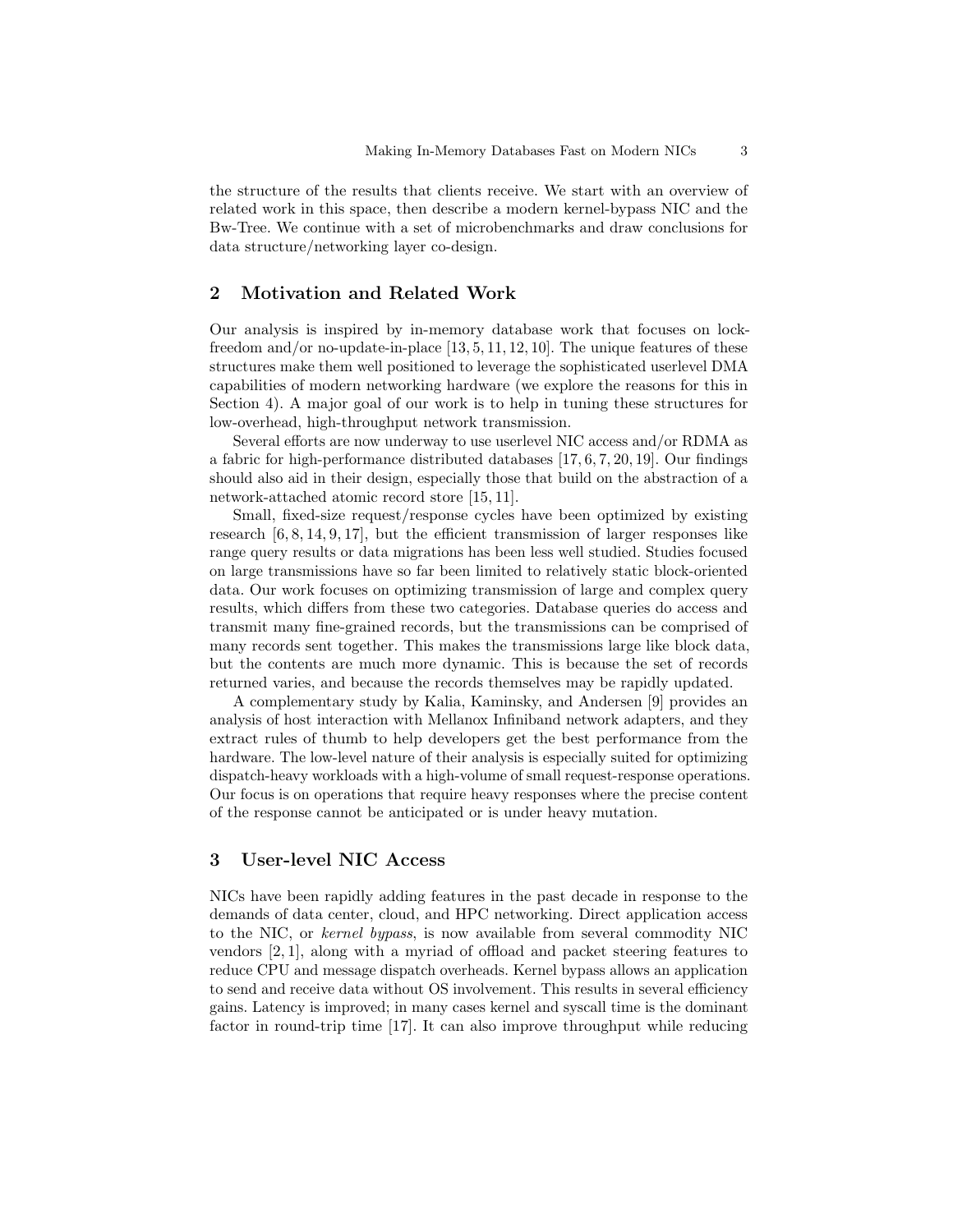

Fig. 1. Key structures involved in transmission for both zero-copy and copy-out. With zero-copy, transmit descriptors list several chunks of data for the NIC to DMA. With copy-out, all data to be transmitted is first explicitly copied into a transmit buffer by the host CPU; then, a transmit descriptor is posted that references just the transmit buffer rather than the original source data.

host load. One key feature is that the NIC can directly transmit application data rather than copying data from userspace to kernel buffers; this is called "zero" copy". (Despite the colloquial zero-copy name, the NIC must still copy the data via DMA to on-device buffers and "copy" those bits onto the network cable.)

More interestingly, zero-copy isn't constrained to sending simple contiguous buffers. Because zero-copy already relies on the NIC's DMA capabilities, the application can provide a *gather list* to the NIC of chunks of data to be transmitted. The NIC assembles the chunks on-the-fly as it DMAs the data from host memory into NIC buffers. The rearrangement of the data happens "for free", since the NIC must perform DMA to get the data. This makes zero-copy especially promising for applications like databases where responses can be made up of near arbitrary arrangements of small or even variable size records.

Figure 1 details how the application interacts with a Mellanox ConnectX3, a modern 56 Gbps NIC that uses kernel bypass. Both zero-copy and the traditional copy-out approaches to transmission are shown. In both cases the same three key data structures are involved. The first important structure is the data to be transmitted, which lives in heap memory. For zero-copy, the memory where the records live must first be registered with the NIC. Registration informs the NIC of the virtual-to-physical mapping of the heap pages. This is required because the NIC must perform virtual-to-physical address translation since the OS is not involved during transmission and the application has no access to its own page tables. Registration is done at startup and is often done with physical memory backed by 1 GB hugepages to minimize on-NIC address translation costs.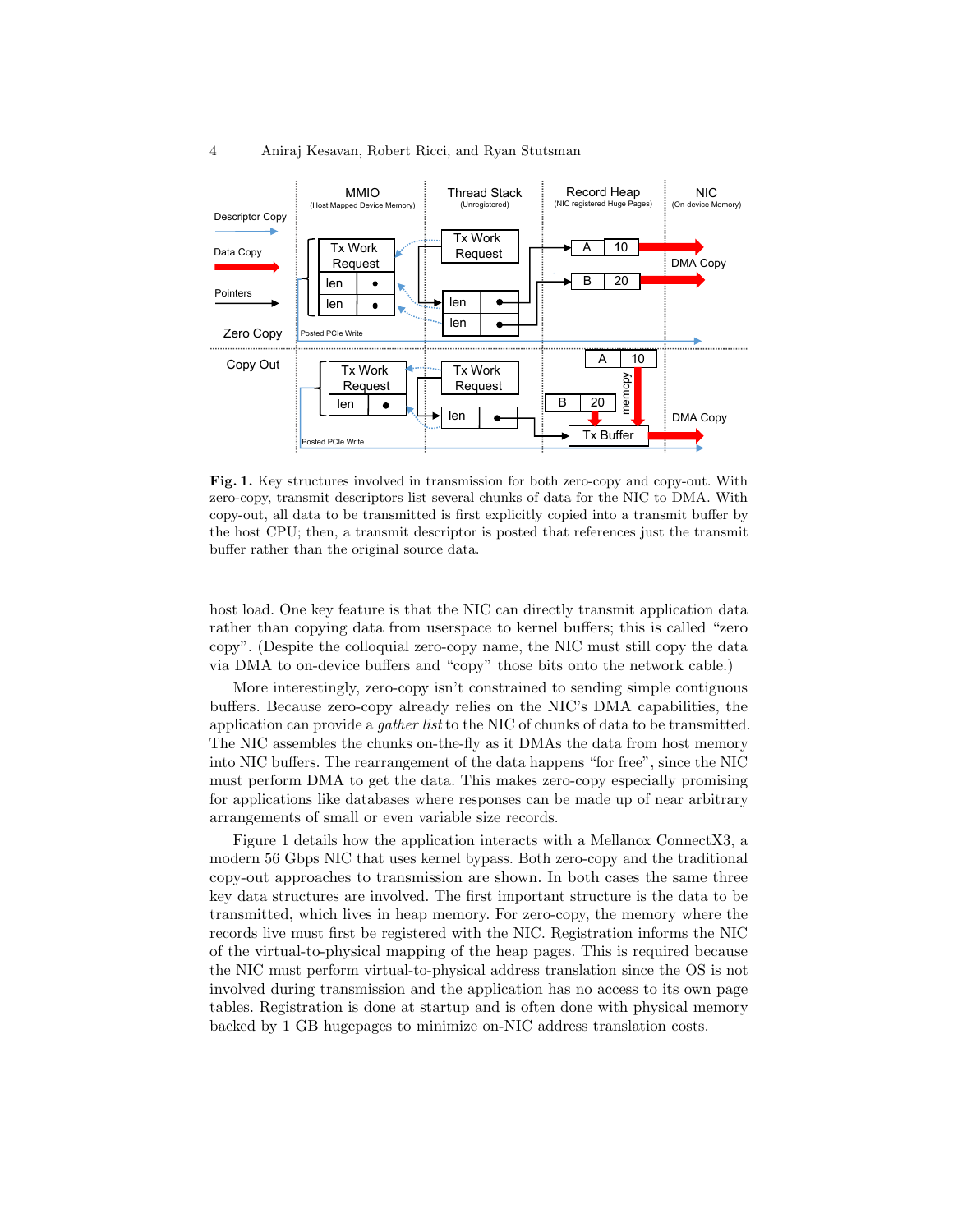The second key structure is the descriptor that a thread must construct to issue a transmission. With Mellanox NICs, a thread creates a work request and a gather list on its stack. The work request indicates that the requested operation is a transmission, and the gather list is a contiguous list of base-bound pairs that indicate what data should be transmitted by the NIC (and hence DMAed). For zero-copy, the gather list is as long as the number of chunks that the host would like to transmit, up to a small limit. The NICs we use support posting up to 32 chunks per transmit operation. Later, we find that this small limit bottlenecks NIC transmit performance when chunks are small and numerous (*§*5.1).

The key difference between zero-copy and copy-out is shown with the wide, red arrows in Figure 1. Copy-out works much like conventional kernel-based networking stacks: chunks of data are first copied into a single transmit buffer in host memory. Then, a simple, single-entry descriptor is posted to the NIC that DMAs the transmit buffer to an on-device buffer for transmission. As a result, copy-out requires an extra and explicit copy of the data, which is made by the host CPU. Making the copy uses host CPU cycles, consumes memory bandwidth, and is pure overhead. Surprisingly, though, copy-out has advantages including better performance when records are small and scattered. In those cases, complex gather descriptors bottleneck the NIC, and using the host CPU to pre-assemble the responses can improve performance.

The final important structure is the control interface between the NIC and the host CPU. When the NIC is initially set up by the application, a region of the NIC's memory is mapped into the application's virtual address space. The NIC polls this region, and the host writes new descriptors to it from the thread's stack to issue operations. The region is mapped as write-combining; filling a cacheline in the region generates a cacheline-sized PCIe message to the NIC. The NIC receives it, and it issues DMA operations to begin collecting the data listed in the descriptor. The PCIe messages are posted writes, which means they are asynchronous from the CPU's perspective. Even though PCIe latencies are much higher than DRAM access, the CPU doesn't stall when posting descriptors, so the exchange is very low overhead.

### 4 Bw-Tree: Lock-free Indexing

To show how these NIC features can be applied to in-memory database systems, we now examine a data structure that is well-positioned to take advantage of them. The Bw-Tree [13] is an atomic record store designed for extreme concurrency. It is an ordered index that supports basic record create, update, and delete (CRUD) operations in addition to search and range scans. It is fully lock-free and non-blocking, and is optimized for modern multicore workloads. It can store to flash, but is also intended for in-memory workloads; it serves as the ordered secondary index structure for in-memory SQL Server Hekaton [5] engine.

In many ways, the Bw-Tree is a conventional paged B-link tree, but it also has unique characteristics that interact with network-layer design choices. Its lock-freedom, its elimination of update-in-place, and its lazily consolidation of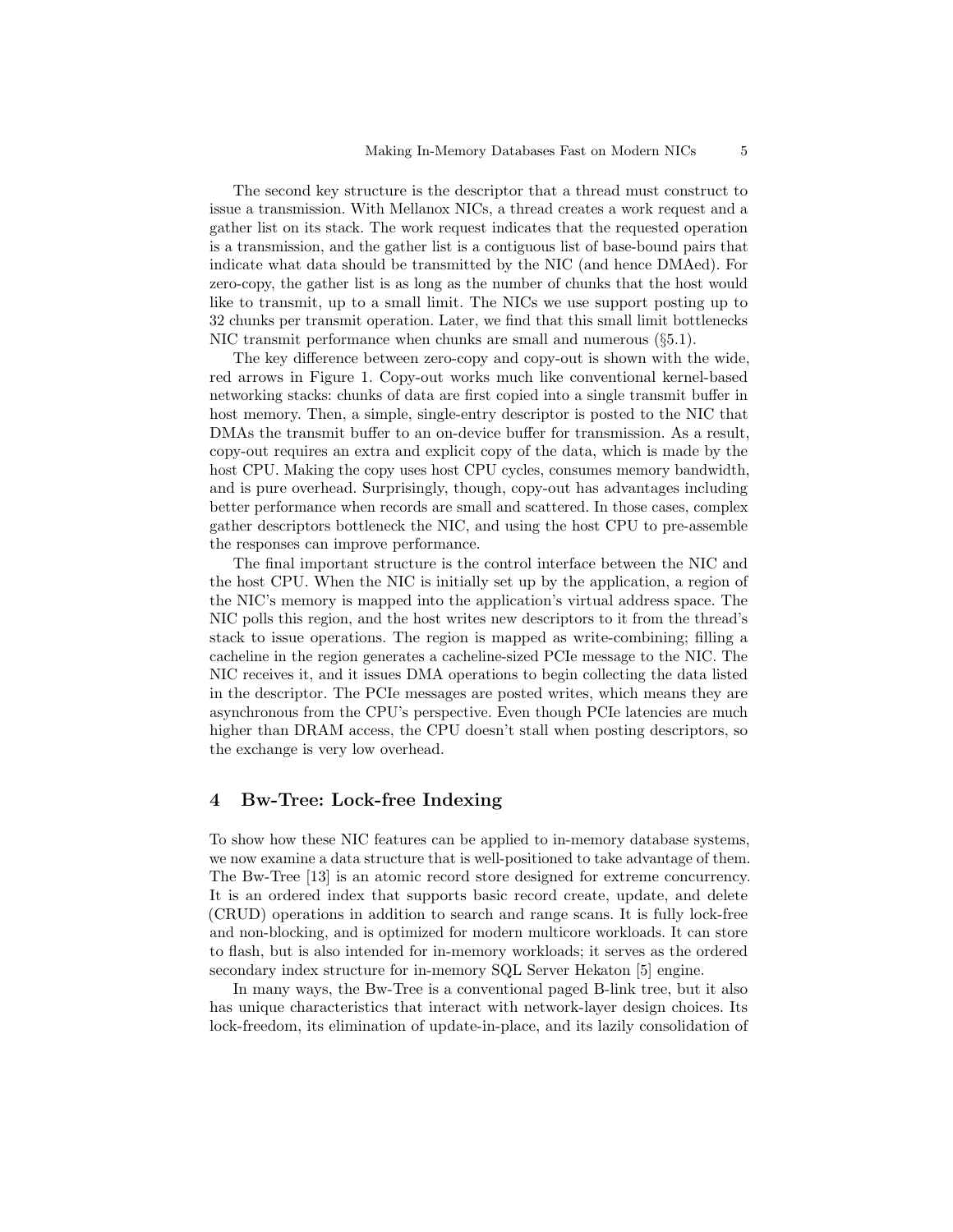

Fig. 2. The Bw-Tree avoids update-in-place by creating delta records "off to the side" that describe a logical modification to a page. Delta records are prefixed to a chain ultimately attached to a base page. When delta chains grow long they are compacted together with the base page to create a new base page.

updated records in virtual memory give it tremendous flexibility in how query results are transmitted by the NIC.

Records may be embedded within leaf pages, or the leaf pages may only contain pointers to data records. When used as a secondary index, typically leaf pages would contain pointers, since otherwise each record would have to be materialized twice and the copies would need to be kept consistent.

The key challenge in a lock-free structure is providing atomic reads, updates, inserts, and deletes without ever being able to quiesce ongoing operations (not even on portions of the tree). Bw-Tree solves this problem by eliminating updatein-place. All mutations are written to newly allocated memory, then the changes are installed with a single atomic compare-and-swap instruction that publishes the change. Figure 2 shows how this works. All references to pages are translated through a mapping table that maps page numbers to virtual addresses. This allows pages to be relocated in memory, and it allows the contents of a page to swapped with a single atomic compare-and-swap (CAS) operation.

One of the key innovations of the Bw-Tree is its use of *delta records*, which make updates inexpensive. Delta records allow the Bw-Tree to logically modify the contents of an existing page without blocking concurrent page readers, without atomicity issues, and without recopying the entire contents of the page for each update. Whenever a mutation is made to a page, a small record is allocated, and the logical operation is recorded within this delta record. The delta record contains a pointer to the page that it logically modifies. It is then atomically installed by performing a CAS operation on the mapping table that re-points the virtual address for a particular page number to the address of the delta record.

Some threads already reading the original page contents may not see the update, but all future operations on the Bw-Tree that access that page will see the delta record. As readers traverse the tree, they consider the base pages to be logically augmented by their delta records. Delta records can be chained together up to a configurable length. When the chain becomes too long, a new base page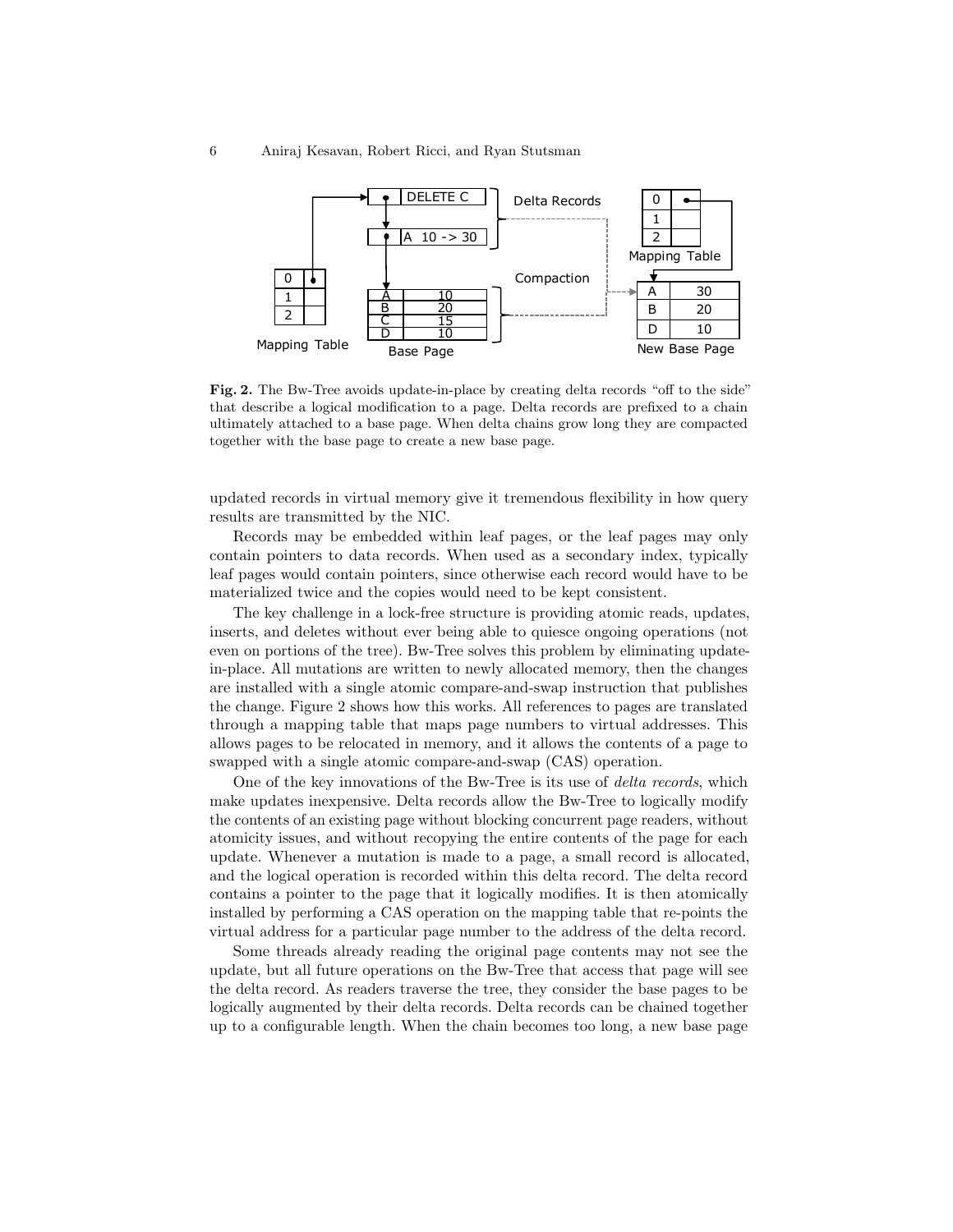is formed that combines the original base page contents with the updates from the deltas. The new page is swapped-in the same way as other updates.

Read operations that run concurrent to update operations can observe superseded pages and delta records, so their garbage collection must be deferred. To solve this, each thread that accesses the tree and each unlinked object is associated with a current *epoch*. The global epoch is periodically incremented. Memory for an unlinked object can be recycled when no thread belongs to its epoch or any earlier epoch. The epoch mechanism gives operations consistent reads of the tree, even while concurrent updates are ongoing. However, there is a cost; if operations take a long time they remain active within their epoch and prevent reclamation of memory that has been unlinked from the data structure.

### 4.1 NIC Implications for Bw-Tree

Lock-freedom has major implications on the in-memory layout of the Bw-Tree. Most importantly, readers (such as the NIC DMA engine) can collect a consistent view of the tree without interference from writers, and holding that view consistent cannot stall concurrent readers or writers to the tree. This natural record stability fits with the zero-copy capabilities of modern NICs; because the NIC's DMA engine is oblivious to any locks in the database engine, structures requiring locking for updates would have to consider the NIC to have a non-preemtible read lock for the entire memory region until the DMA completes. Instead of copying records "out" of the data structure for transmission, records can be accessed directly by the NIC. Eliminating the explicit copy of the records into transmit buffers can save database server CPU and memory bandwidth.

Page consolidation can also benefit the NIC and improve performance. Records in the Bw-Tree are opportunistically packed into contiguous pages in virtual memory, but the view of a page is often augmented with (potentially many) small delta records that are scattered throughout memory. A database might save CPU and memory bandwidth by more aggressively deferring or even eliminating consolidation of records into contiguous regions of memory or pages. We show in *§*5.4 that highly discontinuous data can slow transmission throughput but that aggressive consolidation is inefficient; delta records can dramatically reduce consolidation overheads while keeping records sufficiently contiguous to make the NIC more efficient.

Overall, we seek to answer these key questions:

- When should records be transmitted directly from a Bw-Tree? Are there cases where explicitly copying records into a transmit buffer is preferable to gather DMA operations?
- How aggressive should a Bw-Tree be in consolidating records to benefit individual clients and to minimize database server load?
- How does zero-copy impact state reclamation in the Bw-Tree? Might long transmit times hinder performance by delaying garbage collection of stale records?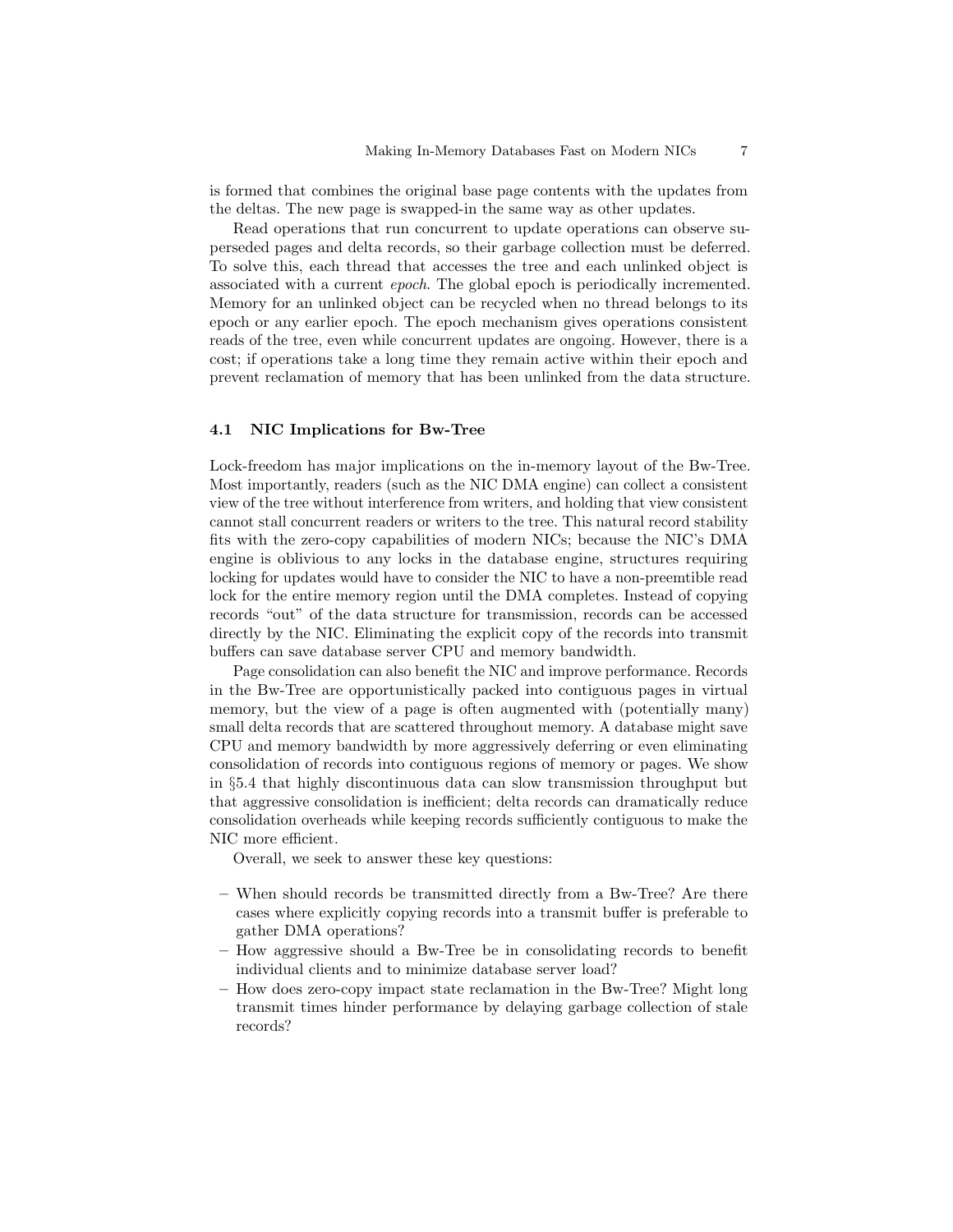| CPU            | Intel Xeon E5-2450 (2.1 GHz, 2.9 GHz Turbo)                       |
|----------------|-------------------------------------------------------------------|
|                | 8 cores, 2 hardware threads each                                  |
| ${\bf RAM}$    | 16 GB DDR3 at 1600 MHz                                            |
| <b>Network</b> | Mellanox MX354A ConnectX-3 Infiniband HCA (56 Gbps Full Duplex)   |
|                | Connected via PCIExpress 3.0 x8 (63 Gbps Full Duplex)             |
| Software       | CentOS 6.6, Linux 2.6.32, gcc 4.9.2, libibverbs 1.1.8, mlx4 1.0.6 |

Table 1. Experimental cluster configuration. The cluster has 7 Mellanox SX6036G FDR switches arranged in two layers. The switching fabric is oversubscribed and provides about 16 Gbps of bisection bandwidth per node when congested.

# 5 Experimental Results

To explore how different designs trade-off database server efficiency and performance, we built a simple model of an in-memory database system that concentrates on data transfer rather than full query processing. In all experiments, one node acts as a server and transmits results to 15 client nodes. Our experiments were run on the Apt [18] cluster of the CloudLab testbed: this testbed provides exclusive bare-metal access to a large number of machines with RDMA-capable Infiniband NICs. Details of the configuration are given in Table 1. All of the experiments are publicly available online<sup>1</sup>.

Experiments transmit from a large region of memory backed by 4 KB pages that contains all of the records. The region is also registered with the NIC, which has to do virtual-to-physical address translation to DMA records for transmission. In some cases, using 1 GB hugepages reduces translation look aside buffer (TLB) misses. The NIC can benefit from hugepages as well, since large page tables can result in additional DMA operations to host memory during address translation [6, 9]. For our experiments, the reach of the NIC's virtual-to-physical mapping is sufficient, and hugepages have no impact on the results.

#### 5.1 Zero-copy Performance

The first key question is understanding how database record layout affects the performance of the transmission of query results. The transmission of large result sets presents a number of complex choices that affect database layout and design as well as NIC parameters. Range query results can be transmitted in small batches or large batches and either via copy-out or zero-copy.

To understand these trade-offs, we measure the aggregate transmission throughput of a server to its 15 clients under several configurations. In each experiment, the record size, *s*, is either 1024 B or 128 B. Given a set of records that must be transmitted, they are then grouped for transmission. For zero-copy, an *n* entry DMA gather descriptor is created to transmit those records where *ns*

<sup>1</sup> https://github.com/utah-scs/ibv-bench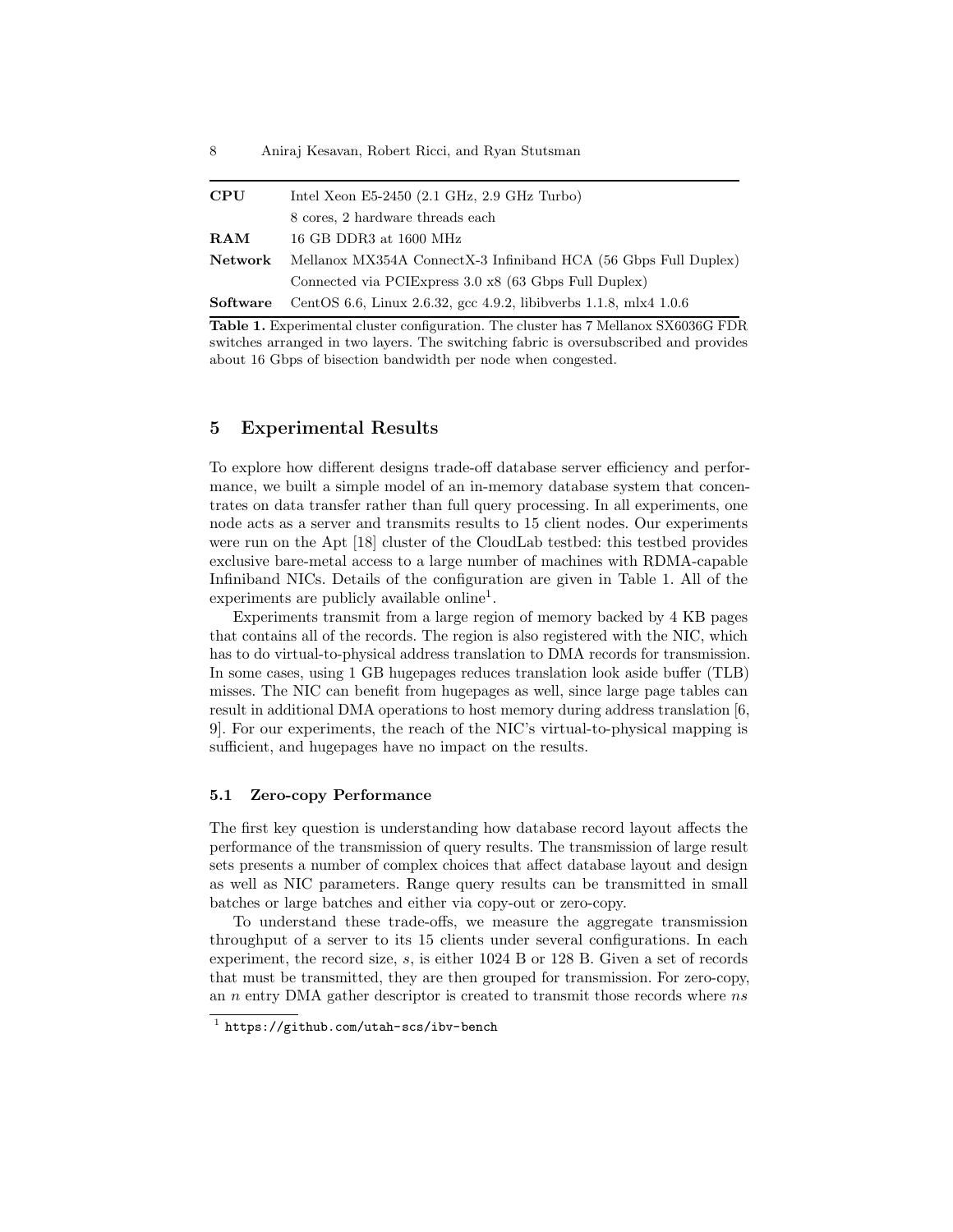

Fig. 3. Transmission throughput when using conventional copy-out into transmit buffers and when the NIC directly copies records via DMA (zero-copy). The line for 128-byte zero-copy stops at 4K, as this is the maximum size of a send with 32 records of this size.

bytes are transmitted per NIC transmit operation. For copy-out, each of the *n* records is copied into a single transmit buffer that is associated with a transmit descriptor that only points to the single transmit buffer. Each transmission still sends exactly *ns* bytes, but copy-out first requires *ns* bytes to be copied into the transmit buffer. Intuitively, larger groups of records (larger sends) result in less host-to-NIC interaction, which reduces host load and can increase throughput; the benefits depend on the specific configuration and are explored below.

Figure 3 shows how each of these configurations impact transmission throughput. For larger 1024 B records, using the NIC's DMA engine for zero-copy shows clear benefits (aside from CPU and memory bandwidth savings, which we explore in *§*5.2). The database server is able to saturate the network with zero-copy so long as it can post 6 or more records per transmit operation to the NIC (that is, if it sends 6 KB or larger messages at a time).

The figure also shows that using copy-out with 1024 B records, the NIC can also saturate the network, but records must be packed into buffers of 16 KB or more. This is significant, since it determines the transmission throughput of the database when range queries only return a few results. In this case, the DMA engine could provide a throughput boost of up to 29% over copy-out, but the benefit is specific to that scenario. If range scans return even just 16 records per query, the throughput benefits of zero-copy are almost eliminated.

Next, we consider 128 B records. The decreased access latency of in-memory databases makes them well-suited to smaller, finer-grained records than were previously common. One expectation is that this will drive databases toward more aggressively normalized layouts with small records. This seems to be increasingly the case as records of a few hundreds bytes or less are now typical [16, 3].

Figure 3 shows that for small 128 B records, the NIC DMA engine provides little throughput benefit. Our NIC is limited to gather lists of 32 entries, which is insufficient to saturate the network with such a small record size. Transmission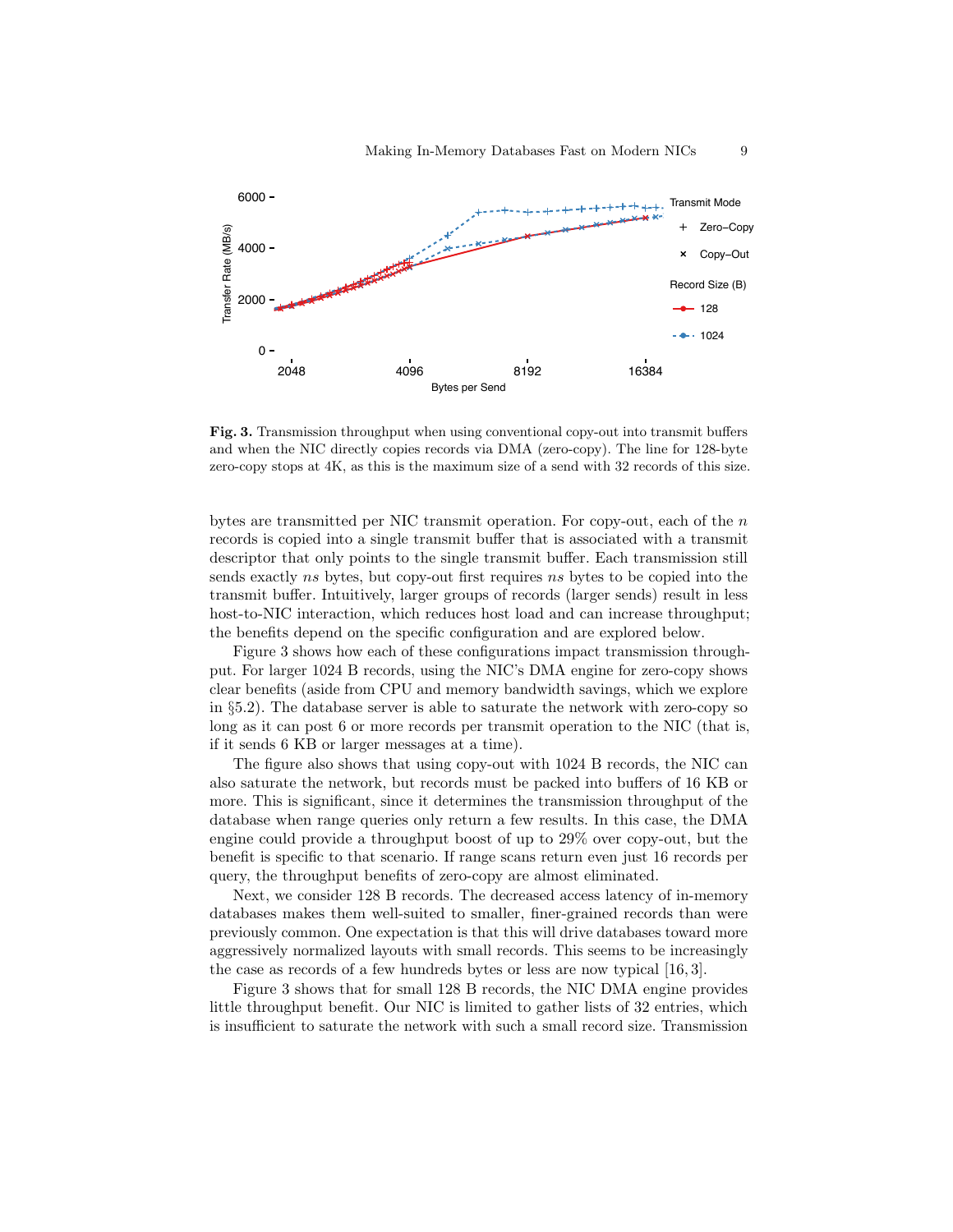

Fig. 4. Breakdown of server CPU time for transmission of small 128 B records and 1024 B records using copies into transmit buffers (Copy-Out) and zero-copy DMA.

peaks at 3.5 GB/s. Copying 128 B records on-the-fly can significantly outperform zero-copy transmission when there are enough results to group per transmission. In fact, copy-out can saturate the network with small records, and it performs identically to copy-out with larger 1024 B records.

#### 5.2 Zero-copy Savings

In addition to improved performance, a goal of zero-copy DMA is to mitigate server-side CPU and memory load. Figure 4 breaks down CPU time for each of the scenarios in Figure 3: small and large records both with and without zero-copy. Most of the server CPU time is spent idle waiting for the NIC to complete transmissions. The results show that zero-copy always reduces the CPU load of the server, and, as expected, the effect is larger for larger records. With 1024 B records, the memcpy step of copy-out uses 6.8% of the total CPU cycles of the socket at peak transmission speed.

Zero-copy eliminates copy overhead, but it adds overhead to create larger transmit descriptors. Each gather entry adds 16 B to the descriptor that is posted to the NIC. These entries are considerable in size compared to small records, and they are copied twice. The gather list is first staged on the thread's stack and passed to the userlevel NIC driver. Next, the driver makes a posted PCIe write by copying the descriptor (including the gather entry) into a memory-mapped device buffer. For large records, constructing the list uses between 1 and  $4\%$  of total CPU time, so zero-copy saves about 3 to 6% of CPU time over copy-out.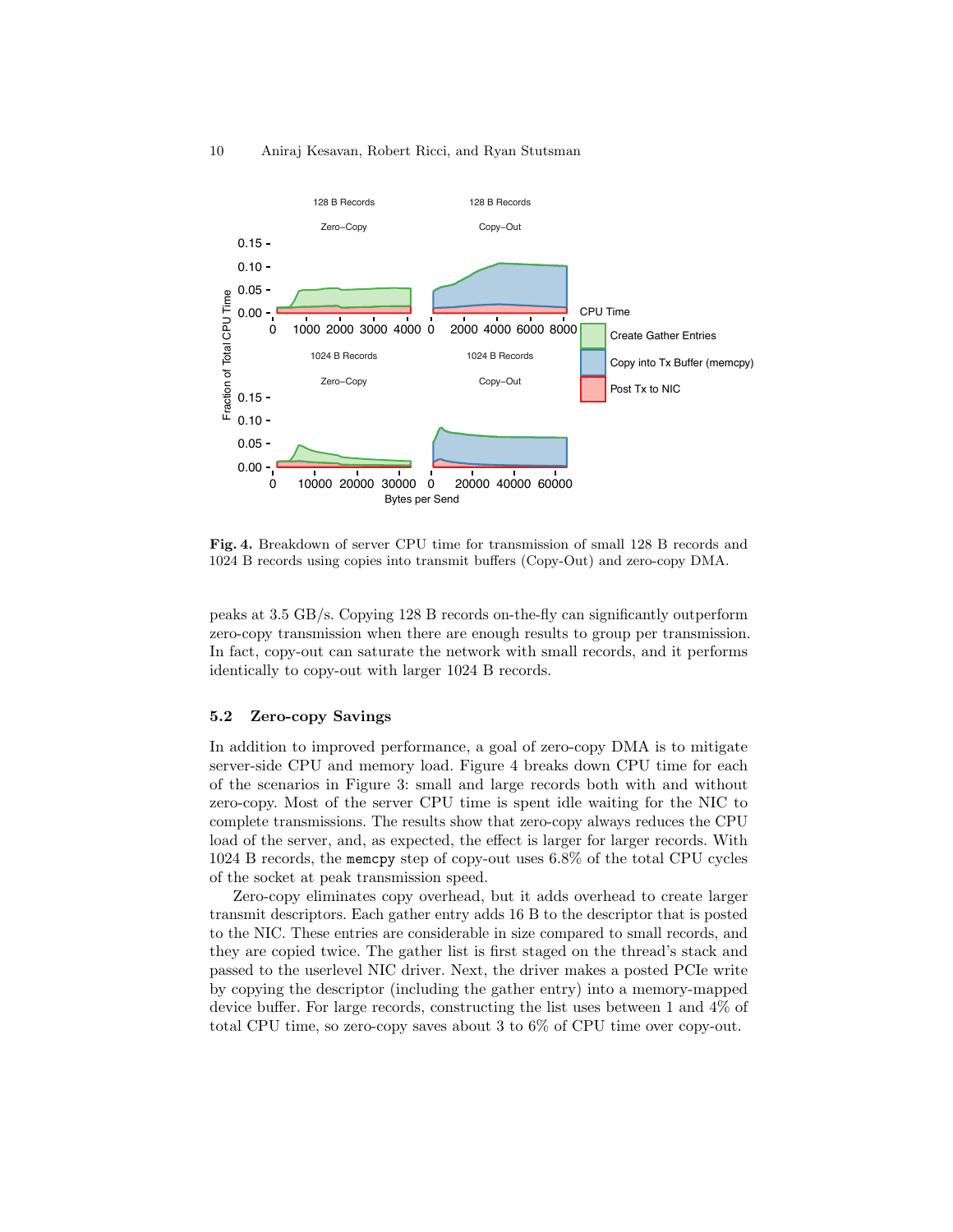

Fig. 5. Cycles per transmitted byte for large and small records with zero-copy and copy-out. Note the log-scale axes.

The memory bandwidth savings for zero-copy are more substantial. Figure 3 shows that copy-out transmit performance nearly matches zero-copy (5.6 GB/s versus 5.8 GB/s). Copy-out introduces exactly one extra copy of the data, and memcpy reads each cache line once and writes it once. So, copy-out increases memory bandwidth consumption by  $2\times$  the transmit rate of the NIC or 11.2 GB/s in the worst case. This accounts for about 32% of the available memory bandwidth for the machine that we used. Whether using zero-copy or copy-out, the NIC must copy data from main memory, across the PCIe bus, to its own buffers, which uses another 6 GB/s of memory bandwidth.

For smaller 128 B records, the CPU and memory bandwidth savings are nearly the same as for larger records. In this case, copy-out uses up to 10.8% of the CPU cycles on the socket, and zero-copy uses 5.5%. Eliminating the extra memcpy halves CPU overhead for transmission; a savings of about 5% of the total socket's CPU cycles. Just as before, the memory bandwidth savings is twice the transmission rate or 11.2 GB/s. Overall, this makes copy-out reasonable for small records scattered throughout memory, especially since zero-copy cannot saturate the network in these cases (*§*5.1).

The results break down where the CPU and memory bandwidth savings come from, but not all configurations result in the same transmit performance. For example, Figure 3 shows that when transmitting 128 B records, copy-out gets up to 53% better throughput than zero-copy. As a result, minimizing CPU overhead can come at the expense of transmit performance. The real efficiency of the server in transmission is shown in Figure 5. The figure shows how many cycles of work the CPU does to transmit a byte in each of the configurations, which reveals two key things. First, it shows that, though the absolute savings in total CPU cycles is small for zero-copy, it does reduce CPU overhead due to transmission by up to 76%. Second, the improvement is a modest 12% for small records, since copy-out can transmit in larger, more efficient batches.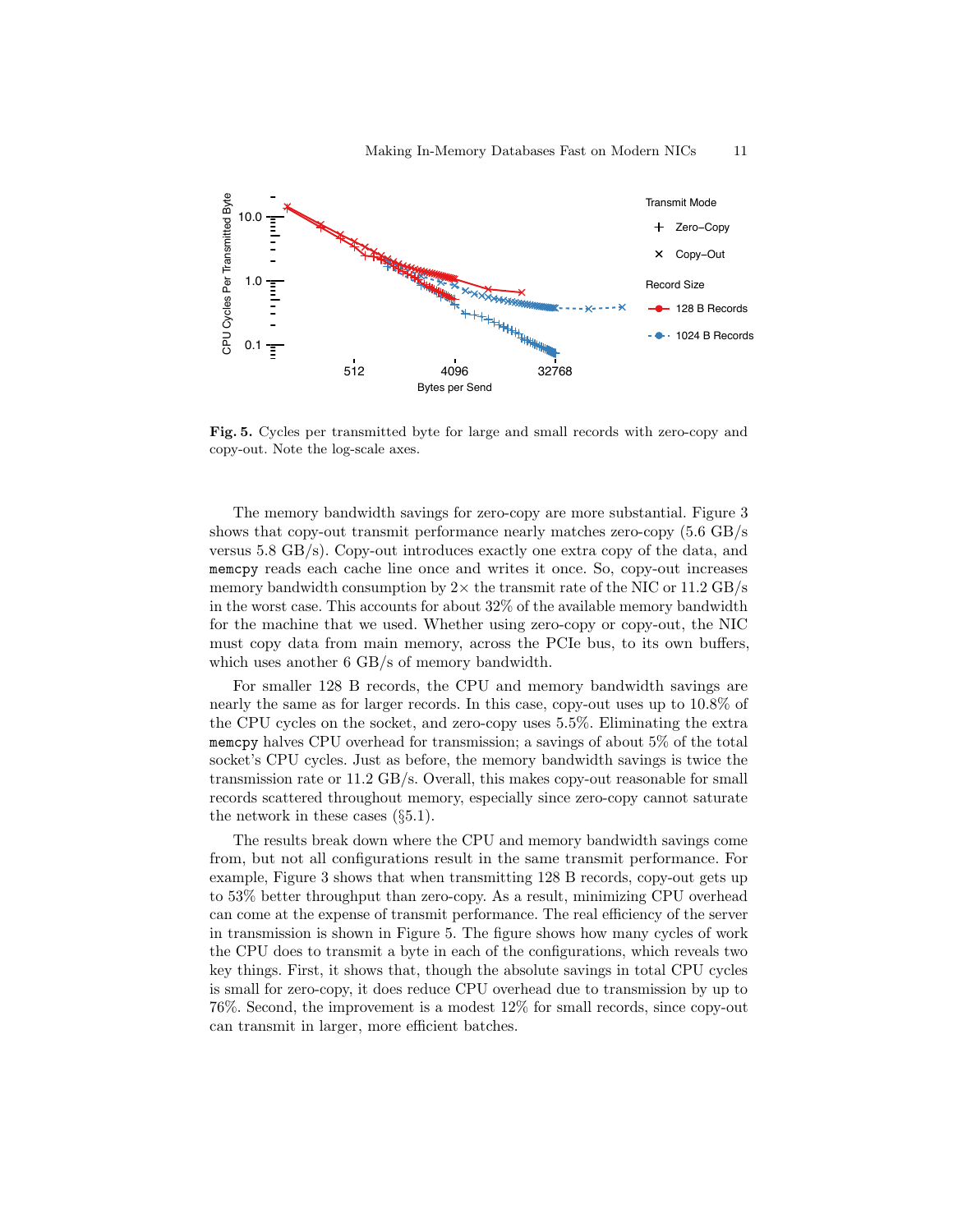

Fig. 6. Zero-copy transmit performance when a single 16 KB base page is transmitted at along with a varying number of delta records. Results are shown for delta records of both 128 B and 1024 B.

#### 5.3 Extending the Delta Format to Clients

The experiments so far consider delivering a clean, ordered set of records to the client. That is, the server collects and transmits the precise set of records in the correct order, either via copy-out or zero-copy. Another option is to transmit base pages along with their deltas and have clients merge the results. This approach is attractive because it organically fits with the design of the Bw-Tree and it suits the DMA engine of the NIC well. The NIC can transmit the large contiguous base pages (16 KB, for example) with little CPU overhead. It also eliminates copy-out for small records, but avoids the transmission throughput ceiling longer gather lists suffer (§5.1). Merging records on the client side is cheap; the server can even append them to the response in a sort order that matches the record order in the base page for efficient  $O(n)$  iteration over the records that requires no copies or sorting.

Figure 6 shows the benefits of this approach. In this experiment, each transmission consists of a single 16 KB base page while the number and size of the delta records attached to each transmission is varied. The NIC benefits from the large base page, and it manages to keep the network saturated. CPU overhead ranges from less than 1% when there are a few delta records up to about 2% when there are more. Compared to zero-copy of scattered small records this approach also yields a  $1.7\times$  throughput advantage; Figure 3 shows that throughput peaks at 3.4 GB/s when records are scattered, while the delta format achieves 5.7 GB/s. The main cost to this approach is the cost of consolidating delta records into new base pages when chains grow long; we consider this overhead in more detail in the next section.

### 5.4 Tuning Page Consolidation

Bw-Tree and many indexing structures are paged in order to amortize storage access latency, and paging can have similar benefits for network transmission as well. However, the userlevel access of modern NICs makes interacting with them much lower-latency than storage devices. This raises the question of whether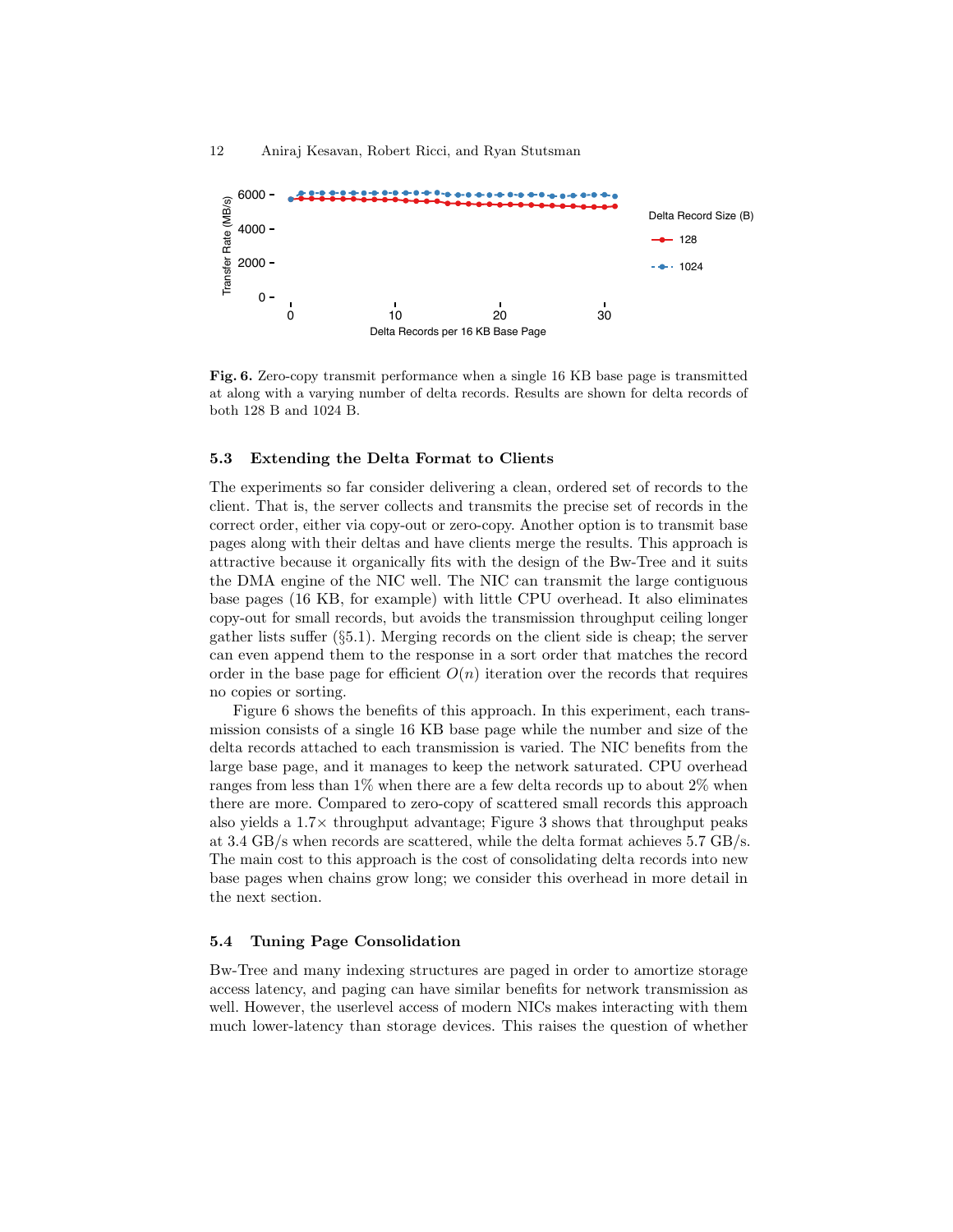paging is still beneficial for in-memory structures. That is, is the cost of preemptively consolidating updates into pages worth the cost, or is it better to transmit fine-grained scattered records via zero-copy or copy-out?

The results of our earlier experiments help answer this question. If copy-out is used to gain faster transmission of small records, then the answer is simple. Even if every update created a complete copy of the full base page, the extra copies would still be worthwhile so long as more pages are read per second than updated. This true for most update/lookup workloads, and read-only range queries make this an even better trade-off.

However, consolidation must be more conservative when using zero-copy to yield savings, since zero-copy can collect scattered records with less overhead than copy-out. Yet, there is good reason to be optimistic. Delta records reduce the cost of updates for paged structures. If each base page is limited to *d* delta records before consolidation, the number of consolidations is  $\frac{1}{d}$ . This means that allowing short delta chains dramatically reduces consolidation costs, while longer chains offer decreasing returns. This fits with the NIC's preference for short gather lists; allowing delta chains of length 4 would reduce consolidation by 75% while maintaining transmit throughput that meets or exceeds on-the-fly copy-out. The large 16 KB base pages also improve transmit throughput slightly, which improves efficiency.

For small records, transmitting compacted base pages that have a few deltas gives a total CPU savings of about 8%. For the same CPU cost, a server can perform about 5.2 GB/s of page compaction or about 340,000 compactions per second for 16 KB pages. Even in the worst case scenario where all updates are focused on a single page, delta chains of length 4 would tolerate 1.3 million updates per second with CPU overhead lower than copy-out. So, delta records can give the efficiency of zero-copy with the performance of copy-out.

#### 5.5 Impact on Garbage Collection

Using zero-copy tightly couples the higher-level database engine's record allocation and deallocation, since records submitted must remain stable until transmission completes. Fortunately, existing mechanisms in systems that avoid update-in-place accommodate this well, like Bw-Tree's epoch mechanism described in Section 4. Normally, the Bw-Tree copies-out returned records. While an operation and its copy-out are ongoing, memory that contains records that have been unlinked or superseded cannot be reclaimed. Zero-copy effectively defers the copy until the actual time of transmission. As a result, transmissions completions must notify the higher level database of transmission completion to allow reclamation. This delay results in more latent garbage and hurts the effective memory utilization of the system.

In practice, this effect will be small for two reasons. First, zero-copy adds a transmission, which completes within a few microseconds; however, it also saves a memory which accounts for 1 to 2  $\mu$ s for a 16 KB transmission. Second, the amount of resulting data held solely for transmission should generally be more than compensated for by eliminating the need for explicit transmit buffers.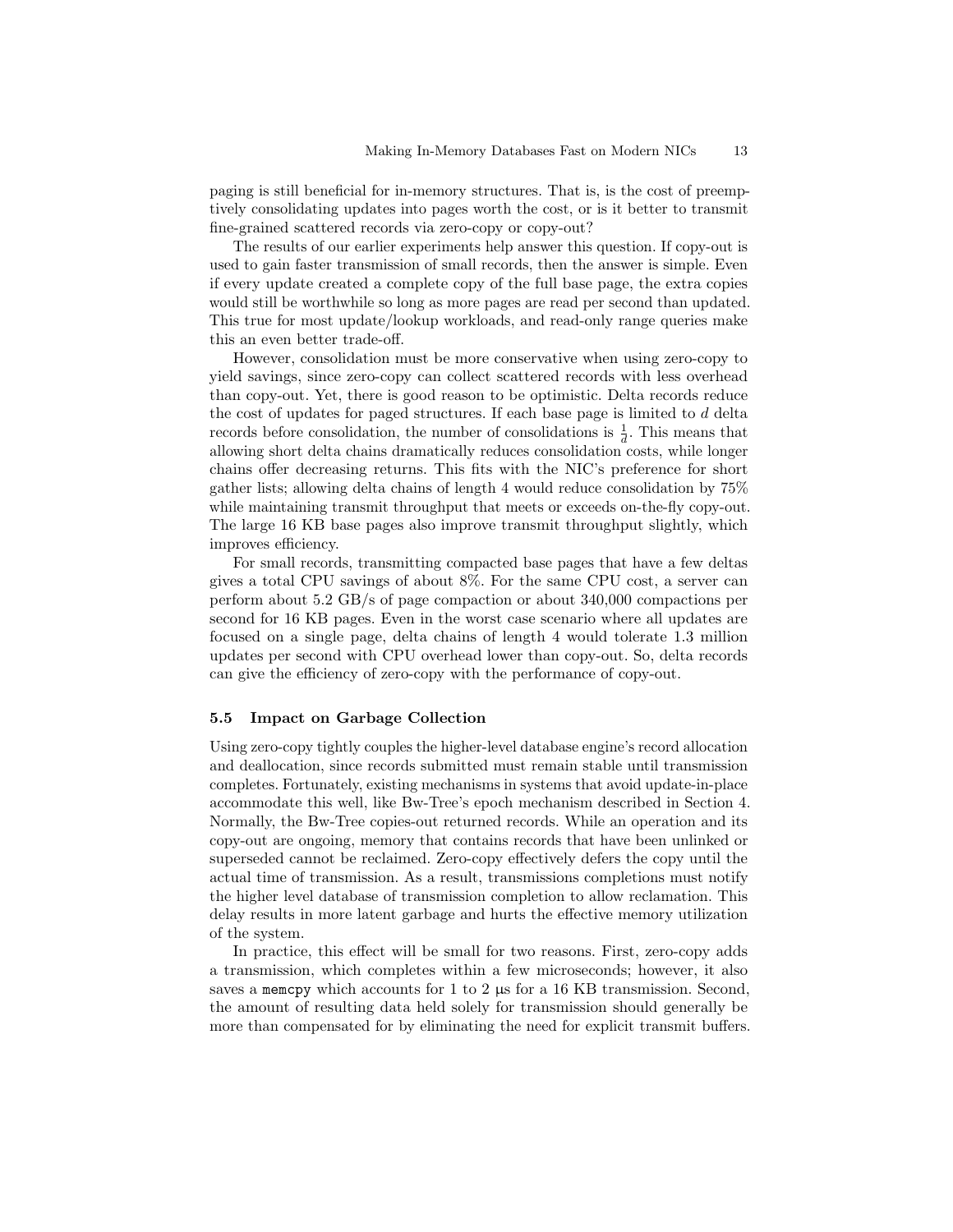With copy-out, the size of the transmit buffer pool is necessarily larger than the amount of data under active transmission, and internal fragmentation in the transmit buffers makes this worse.

#### 5.6 Inlining Data Into Transmit Descriptors

Mellanox NICs allow some data to be *inlined* inside the control message sent to the NIC over PCIe. Our NICs allow up to 912 B to be included inside the descriptor that is posted to the NIC control ring buffer. Inlining can improve messaging latency by eliminating the delay for the NIC to DMA the message data from host DRAM, which can only happen after the NIC receives the descriptor. Inlining benefits small request/response exchanges, but it does not help for larger transmissions. This is because even though there is an extra delay before the NIC receives the actual record data, that delay can be overlapped with the DMA and transmission of other responses. Other researchers have shown that sending data to the NIC via MMIO also wastes PCIe bandwidth [9]. All experiments in this paper have inlining disabled. Enabling inlining gives almost identical throughput and overhead to copy-out, except it only works for transmissions of 912 B or less.

# 6 Conclusions

Our findings show that understanding NIC performance has significant consequences for modern in-memory databases, and that careful co-design of data layout, concurrency control, networking impacts both performance and efficiency. Summarizing the key findings of our experiments:

- The sophisticated DMA capabilities of modern NIC's can be used to transmit directly from database records without any intermediate copying.
- For workloads with small records of a few hundred bytes or less where no significant computation is done server-side, using conventional copy-out transmission will yield better overall throughput even when the result sets are large.
- Zero-copy yields only a few percent total CPU savings, but may reduce server memory bandwidth load by one-third.
- Increasing core counts mean zero-copy CPU savings will become less significant over time, as per-server network speeds are likely remain in the 100s of gigabits per second for some time.
- The memory bandwidth savings are likely to be more important, but memory bandwidth is still growing faster than network bandwidth.
- $-$  Zero-copy is highly efficient when records can be transmitted from large contiguous blocks.

Revisiting the key questions posed by the Bw-Tree's unique structure, we apply our findings.

• When should records be transmitted directly from a Bw-Tree? Are there cases where explicitly copying records into a transmit buffer is preferable to gather DMA operations?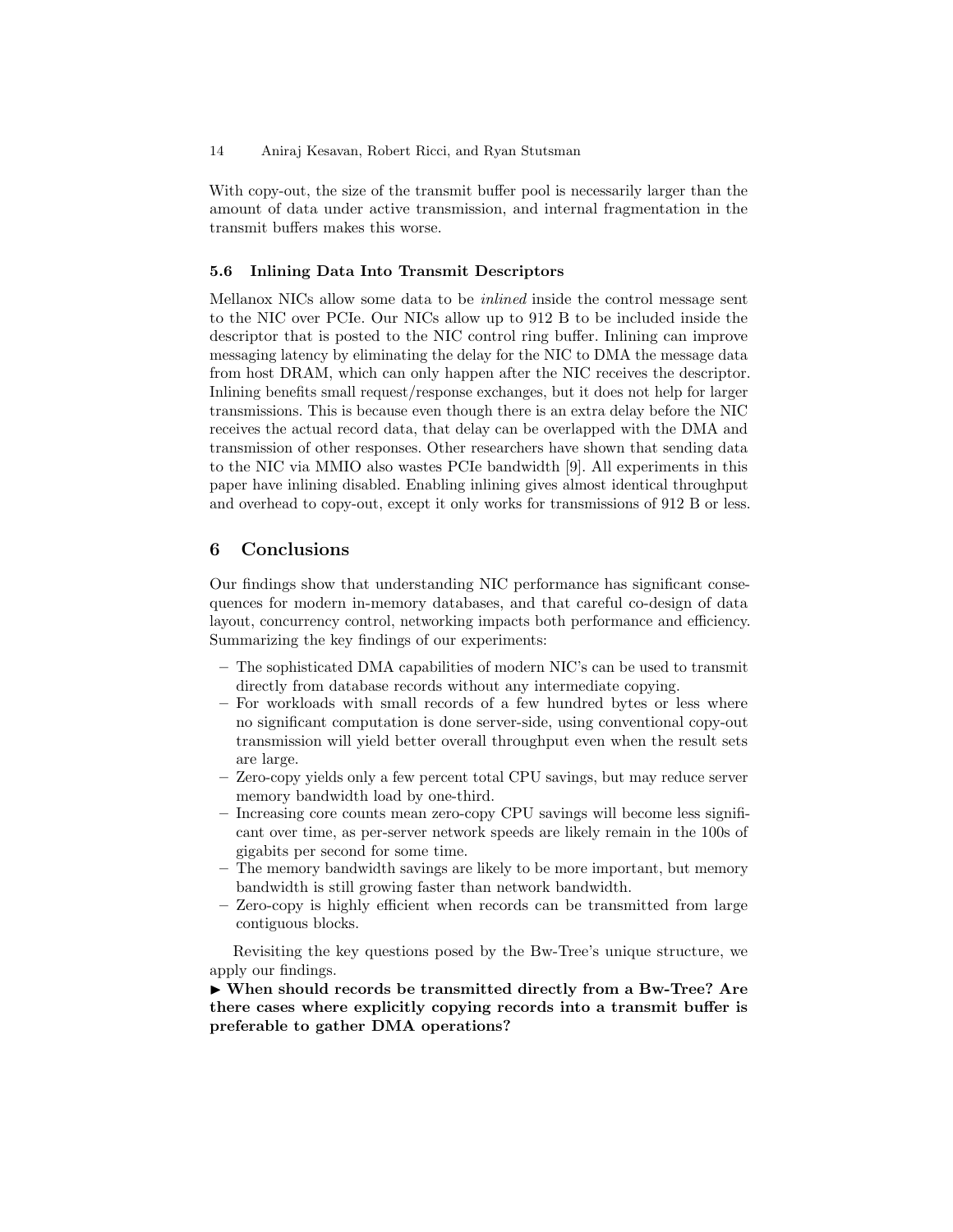Gather list length limitations means that copy-out yields better throughput than zero-copy for small, scattered records. For example, this makes copy-out preferable when the tree is a secondary index that only holds pointers to records. Zero-copy always results in less server-side load, so zero-copy is preferable if the server also hosts computationally heavy operations. However, the load reduction is small and may be offset by increased delays at the clients.

### $\blacktriangleright$  How aggressive should a Bw-Tree be in consolidating records to benefit individual clients and to minimize database server load?

If clients can receive and apply delta records themselves, then using zero-copy to directly transmit base pages and their deltas results in the best throughput and the lowest CPU load. Section 5.4 shows that short delta chains of up to length 4 will sustain millions of updates per second to a database with lower CPU load than either copy-out or zero-copy for transmission.

# $\blacktriangleright$  How does zero-copy impact state reclamation in the Bw-Tree? Might long transmit times hinder performance by delaying garbage collection of stale records?

Transmission delays garbage collection of unlinked records, but the amount of accumulated state will be less than the amount that traditional transmit buffers would consume. This effect is compounded by the number of ongoing client operations, so Bw-Tree's ability to leverage zero-copy could improve fan-out to large numbers of clients.

Overall, our client-assisted design for bulk returning small records with the Bw-Tree reduces server-side CPU overhead by 75% and increases throughput by  $1.7\times$  compared to zero-copy DMA. With care, modern NICs can saturate the network with low overhead while returning 10s of billions of records per second, even with difficult workloads returning dynamic sets of fine-grained records.

We are applying these techniques to a high-bandwidth, low-impact data migration mechanism for RAMCloud that works to evacuate data away from hot servers with minimal disruption to its already overloaded CPU. Looking forward, we also plan to apply these findings to build a network-attached high-performance access method using techniques similar to the Bw-Tree.

# Acknowledgments

This material is based upon work supported by the National Science Foundation under Grant No. CNS-1338155.

### References

- 1. DPDK documentation. http://dpdk.org/doc/guides-16.04/.
- 2. Mellanox ConnectX-4 product brief. http://www.mellanox.com/related-docs/ prod\_adapter\_cards/PB\_ConnectX-4\_VPI\_Card.pdf. Accessed: 2016-07-04.
- 3. B. Atikoglu, Y. Xu, E. Frachtenberg, S. Jiang, and M. Paleczny. Workload Analysis of a Large-scale Key-value Store. In *Proceedings of the 12th ACM SIGMET-RICS/PERFORMANCE Joint International Conference on Measurement and*